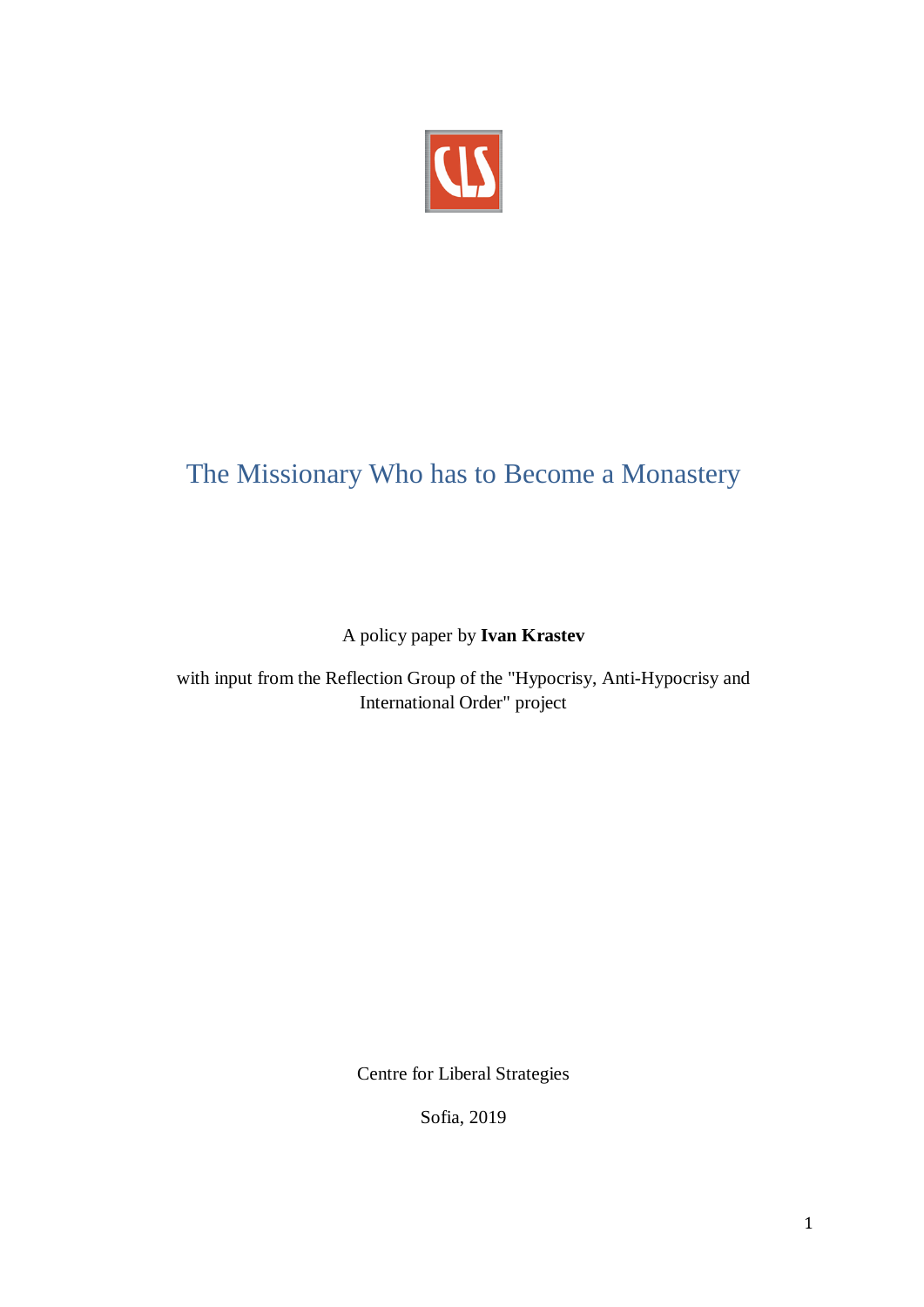The policy paper summarizes the findings of the research project **"Hypocrisy, Anti-**

## **Hypocrisy and International Order".**

The project was conducted by the **Centre for Liberal Strategies** in cooperation with local partners and was made possible with the generous support of





The views and opinions expressed in this paper are those of the authors and do not necessarily reflect the official policy or position of the supporting institutions or partners involved.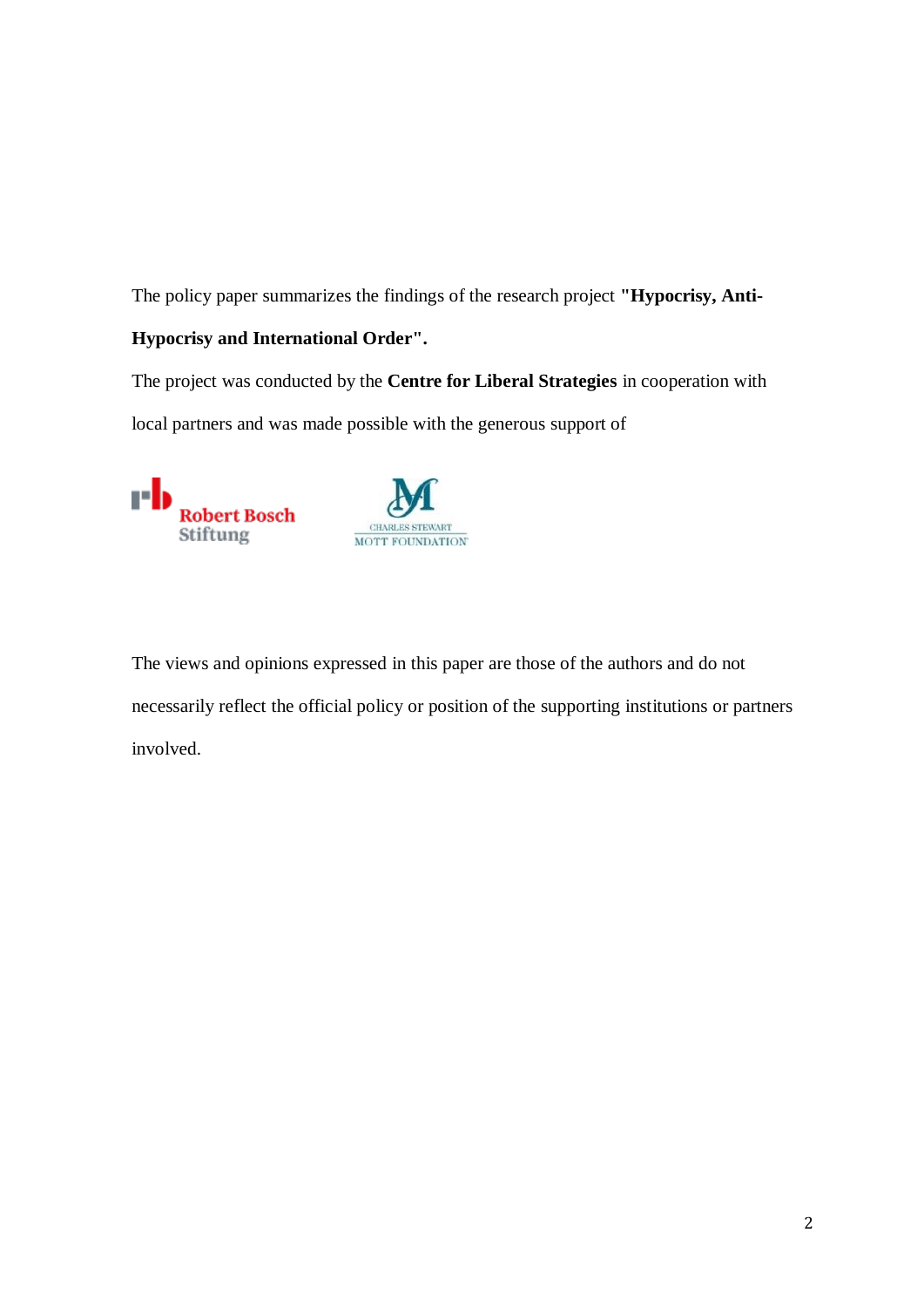# Contents

| Appendix III: Experts with whom the Reflection Group met during study trips 16 |  |
|--------------------------------------------------------------------------------|--|
|                                                                                |  |
|                                                                                |  |
|                                                                                |  |
|                                                                                |  |
|                                                                                |  |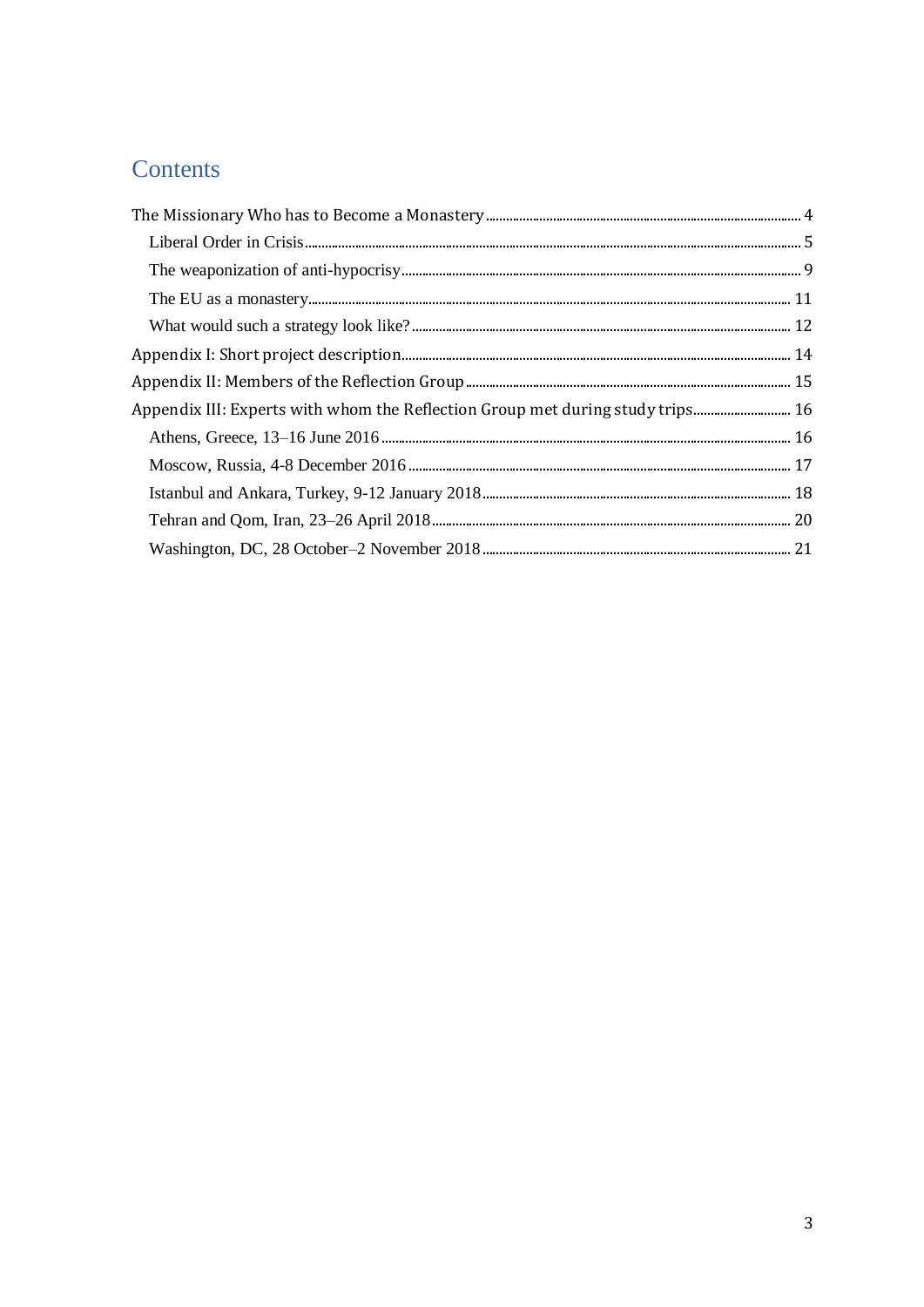# <span id="page-3-0"></span>The Missionary Who has to Become a Monastery

*Tho' much is taken, much abides; and tho' We are not now that strength which in old days Moved earth and heaven, that which we are, we are; One equal temper of heroic hearts, Made weak by time and fate, but strong in will To strive, to seek, to find, and not to yield.* Alfred Lord Tennyson "Ulysses"

The widespread, growing criticism of Western hypocrisy is a distinctive characteristic of the world we live in today. It is a powerful expression of the crisis of liberal hegemony. "*Tear off the Masks!*" is a slogan with only limited appeal in most societies, writes historian Sheila Fitzpatrick, "as it operates on the assumption that civilization requires a certain amount of masking. In revolutions, however, that assumption is suspended."<sup>1</sup> If Fitzpatrick is right, we are living in revolutionary times.

Tirades against the hypocrisy of the West and liberalism more generally can be heard in different corners of the world. The targets and purposes of these tirades are distinctively different; yet the obsession with hypocrisy is a common trait among political actors as different as the supporters of the radical left and radical right in the EU, Russia's President Vladimir Putin, America's President Donald Trump, radical Islamists in the Middle East, and anti-imperialists in Latin America.

What are the sources of this hyper-sensitivity about hypocrisy? Is the problem power asymmetries that make relatively less powerful states and societies particularly sensitive to the big boys breaking the rules? Is it the tendency of the US and the EU in the post-Cold War decades, more so than any other global power, to regularly invoke universal principles to justify their conduct of foreign policy? Is it the realization that West's universalism can be used as a weapon against the West?

 $\overline{a}$ 

<sup>&</sup>lt;sup>1</sup> Sheila Fitzpatrick, "Tear off the Masks! Identity and Impose in Twentieth Century Russia", Princeton University Press, 2005, p. 3.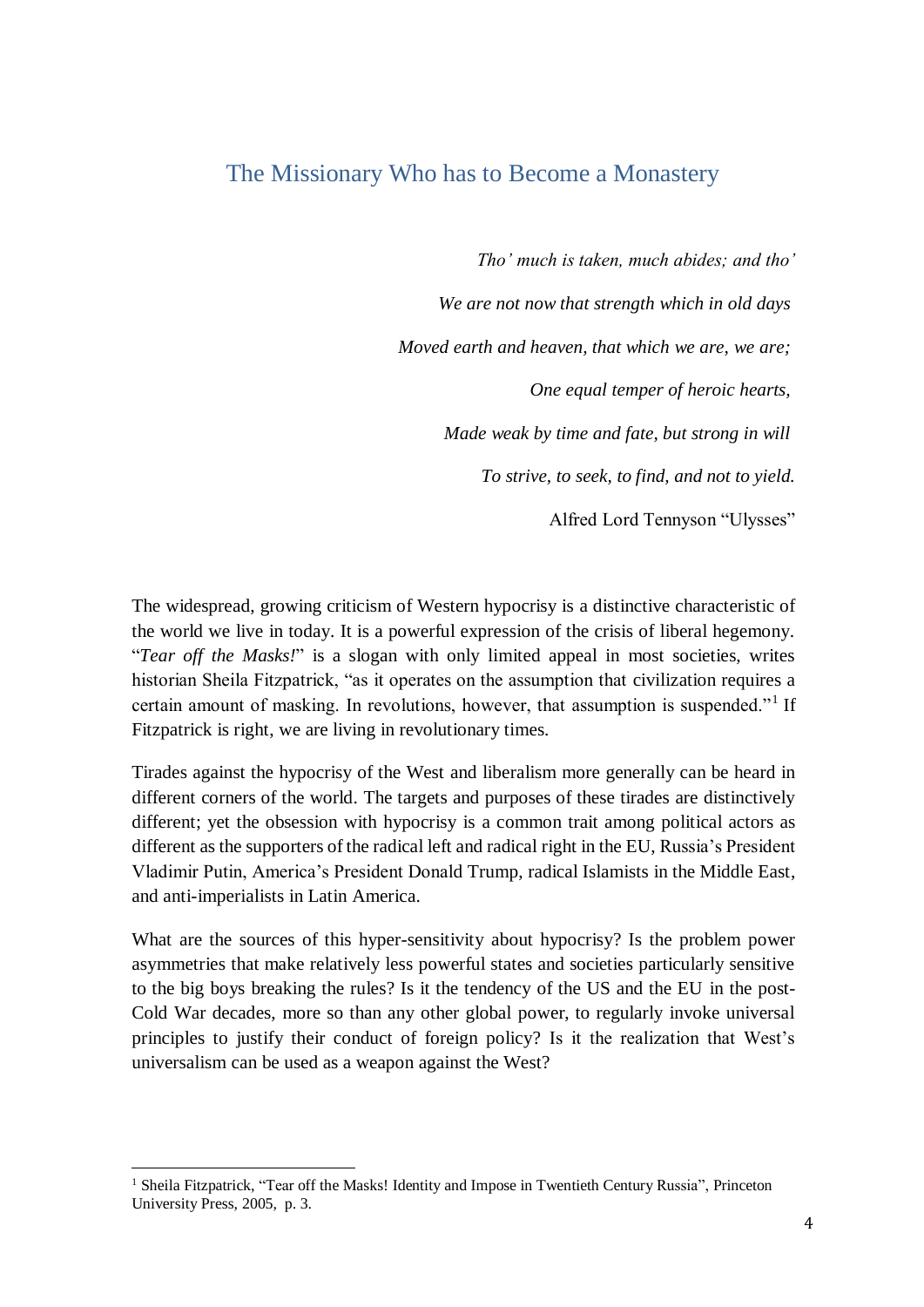## <span id="page-4-0"></span>Liberal Order in Crisis

 $\overline{a}$ 

On December 10, 1948, shattered by the horrors of World War II, the international community adopted the Universal Declaration on Human Rights. Of the United Nations' fifty-eight member states, forty-eight voted in favor of the declaration, eight abstained (the Soviet Union and its East European allies plus Saudi Arabia), and two did not vote.

The world was far less liberal in 1948 than it is today, and the concept of human rights wasn't popular with the global public. Nevertheless, it would hardly raise an eyebrow were one to speculate that if the 1948 Universal Declaration came up for a vote in the UN tomorrow, the chances of it being approved would be very slim. The fate of the Global Compact for Migration is the most recent setback lending credence to such speculation.<sup>2</sup>

In 1948, the liberal order was a normative horizon; today it is a contested hegemony. Just yesterday it was common to view hypocrisy as the necessary complement of any universalistic project. Now hypocrisy is felt to be the Achilles heel of a West-dominated liberal order.

In April 2017, nearly seventy years after the adoption of the Universal Declaration on Human Rights, the University of Toronto hosted a much-publicized debate between two prominent public intellectuals on the question, has the liberal order ended?<sup>3</sup>

The answer of history professor Niall Ferguson was an unequivocal yes, for two reasons. First, Ferguson argued, the major beneficiary of the liberal order has turned out to be communist China, hardly a liberal paragon or patron. China used America-led globalization to build its own economic and military power while preserving its authoritarian system. Ferguson's second argument was that the liberal order's major accomplishment has been the destruction of the Western middle classes, who were the major pillars of the liberal order for more than half a century. It was free trade and globalization that led to the rise of the middle classes in the Global South while simultaneously leading to de-industrialization and the squeezing of the middle classes in the West. In Ferguson's view, the liberal order was nothing more than an intra-elite agreement to promote globalization, and the populist uprising in both the European Union and the United States that led to Brexit and the election of Donald Trump is the best demonstration that ordinary people in the West now feel themselves to be the liberal order's victims rather than its beneficiaries.

<sup>&</sup>lt;sup>2</sup> On 19 December 2018, the United Nations General Assembly endorsed the Global Compact of Migration through a vote. 152 countries voted in favor of the resolution to endorse it, while the United States, Hungary, Israel, Czech Republic and Poland voted against it. 12 countries abstained from the vote. [https://en.wikipedia.org/wiki/Global\\_Compact\\_for\\_Migration](https://en.wikipedia.org/wiki/Global_Compact_for_Migration)

<sup>&</sup>lt;sup>3</sup> Niall Ferguson versus Fareed Zakaria: Is the Liberal International Order Over?, Munk Debates, April 28, 2017

[https://www.youtube.com/watch?v=ifGxnlu94hQ;](https://www.youtube.com/watch?v=ifGxnlu94hQ) [https://www.munkdebates.com/The-Debates/Future-of-](https://www.munkdebates.com/The-Debates/Future-of-Geopolitics)**[Geopolitics](https://www.munkdebates.com/The-Debates/Future-of-Geopolitics)**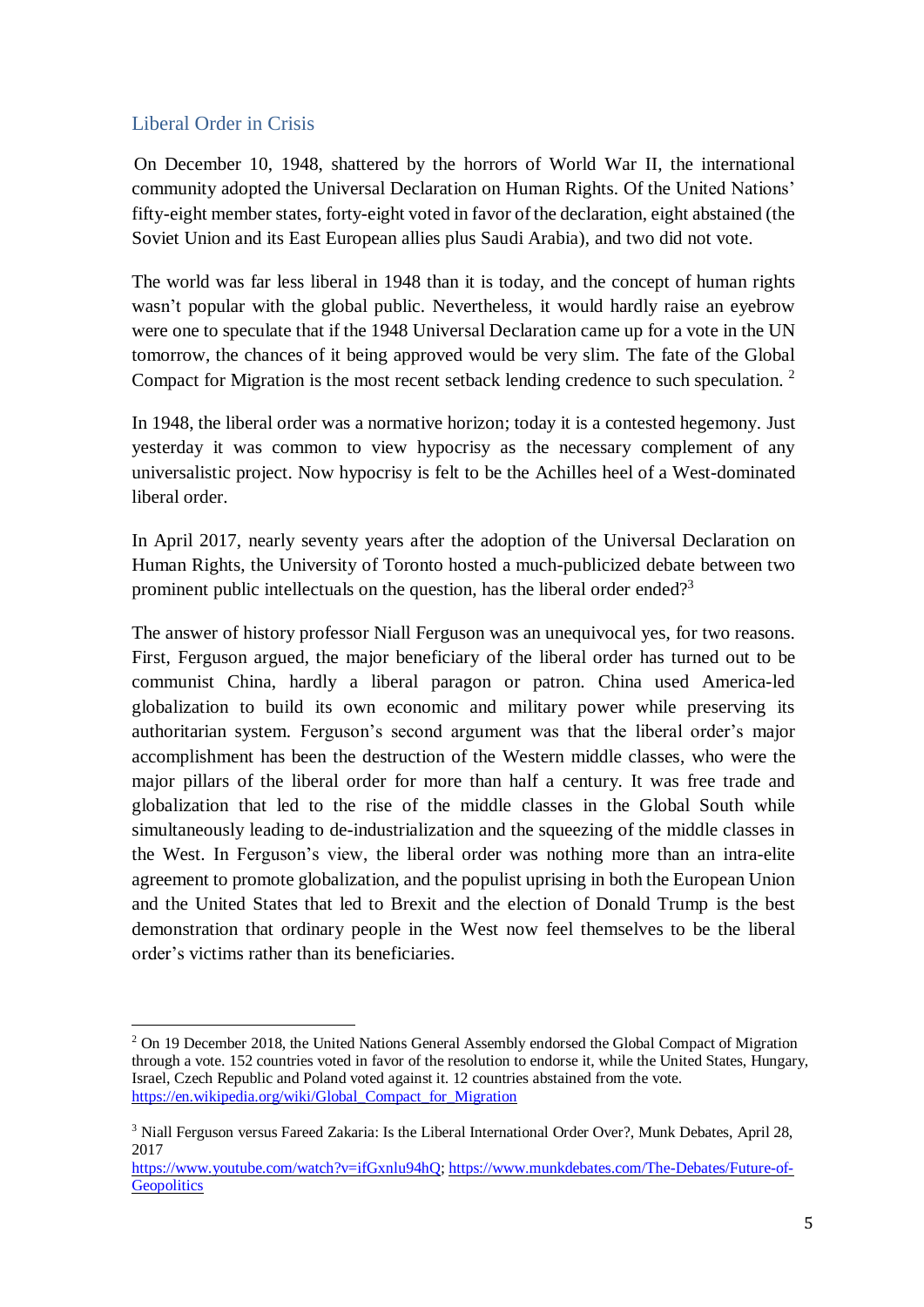The US commentator Fareed Zakaria disagreed sharply with Ferguson. The liberal order may be in crisis, Zakaria conceded, but despite its flaws, we are better off with it than without it. He went on to argue that its success in significantly reducing violence and poverty in the world shows unequivocally that no meaningful alternative to the liberal order is on offer. For Zakaria, the failure of Brexit and the resilience of the EU are proof that while "the arc of history bends slowly and with zig-zag ways and curves," overall "it is moving towards a greater degree of freedom."<sup>4</sup>

The majority of the predominantly young, liberal audience in Toronto found Zakaria's arguments more persuasive than Ferguson's. In other cities in the world, however, those places where violence and poverty persist, people would have been less convinced that the world is moving towards more freedom.

The post-Cold War version of the liberal order was characterized by four basic assumptions, none of which were, until recently, contested by the major powers. First, free trade is beneficial and economic interdependence is a source of security; second, individuals have rights simply by the fact of being human; third, democracy is as distinctive a feature of our world as air travel and the Internet; and fourth, existing international institutions provide a functional framework for resolving disputes about trade and politics without the use of force. All those four assumptions are now in question. They have been challenged intellectually and politically by states within and outside the West.

The question is, is hypocrisy the tribute that vice usually pays to virtue, or have accusations of hypocrisy becme the instrument to destroy a West-dominated liberal order in the absence of a clear alternative to it?

Illiberal states like China and Russia contest the West's domination but do so by violating the rules of the liberal order rather than by offering well-articulated normative alternatives. What is more, when it is in their interests illiberal states position themselves as defenders of international institutions and global goods instead of offering alternatives to them. The support of China and Russia for the Paris Climate Agreement, the WTO, and the Global Compact for Migration in the face of US opposition is a case in point.

At the same time, liberal norms are being challenged within Western societies by rising populist parties and especially the Trump administration, which has defined America's commitment to the liberal order as the country's major vulnerability in the modern world. Once the liberal hegemon, the US has decided to preserve its power by overthrowing the liberal norms on which its hegemony was founded, and as a result Washington has taken up the rhetoric of "America First" to justify its policies. In turn, it has redefined international politics as a zero-sum game. This radically changed international environment is especially a threat to the European Union.

 $\overline{a}$ <sup>4</sup> Fareed Zakaria, Niall Ferguson, "The End of the Liberal Order?", Oneworld Publications, 2017.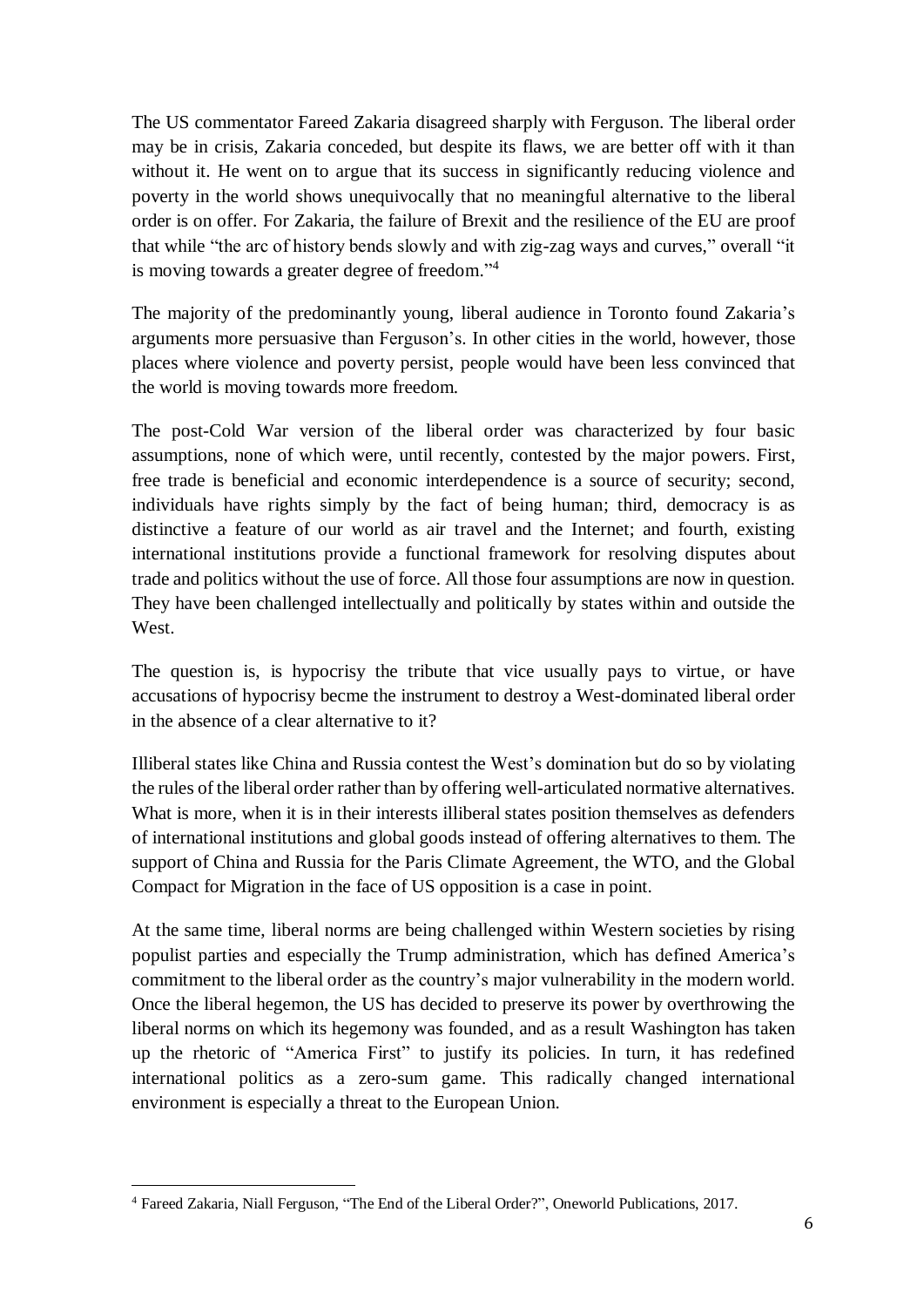How should the EU act and talk in such a situation, keeping in mind that as a supranational political project the EU depends on the existence of the international liberal order, and that liberal internationalism and multilateralism is the EU's mother tongue? How should the EU react to the escalating accusations of hypocrisy any time someone dares to speak about values? Can the EU and the West more generally preserve its universalism in times when its power is in a relative decline?

In the beginning of the 21st century, intoxicated by its own innovations, the EU tended to view its experience as a peaceful and post-national Great Power as a laboratory for the world to come. Europeans saw themselves as the future and others as the past. But in the last decade Europeans have gradually realised that although the EU's political model was admirable, it was unlikely to become universal or even spread to many in its immediate neighbourhood.

What some Europeans now forsee is a scenario similar to the recent fate of Japanese technology companies. A few years ago, these companies became aware that although Japan made the best 3G phones in the world, they could not find a global market because the rest of the world could not catch up with the technological innovations to use these "perfect" devices. This became known as Japan's "Galapagos Syndrome."<sup>5</sup> Rather than being too big to fail, Japan's phones had become too perfect to succeed. A decade ago, it was Europe that was facing its "Galapagos moment." It may be that Europe's postmodern order has become so advanced and particular to its environment that it is impossible for others to follow it. It evolved in a protected ecosystem, shielded from the more muscular, "modern" world where most people live.

But after the rise of the populist parties in Europe, it became clear that even the "Galapagos explanation" had lost its power. The European model has lost its appeal not only outside of Europe but also for many within European society. What we are witnessing in Europe today is a change in the zeitgeist. If until yesterday the majority of Europeans were optimistic about the impact of globalization on their lives, now they fear the future of the globalized world. The initial euphoria born out of the fall of walls in 1989 has been replaced by anxiety and demands for building new fences. The interdependence once heralded as the source of security has turned out to be the major source of insecurity.

It is the recognition of the fact that the post-Cold War order is over and that we are living in a new world that made us engage with the "Hypocrisy, Anti-Hypocrisy and the International Order" project. In the course of three years we visited Greece, Russia, Turkey, and the United States in an attempt to understand the sources of the current wave of accusations about the hypocrisy of the liberal order. We undertook our research on the

 $\overline{a}$ 

<sup>5</sup> Hiroko Tabuchi, "Why Japan's Cellphones Haven't Gone Global", the *New York Times*, 19 July 2009, available at http://www.nytimes.com/2009/07/20/technology/20cell.html.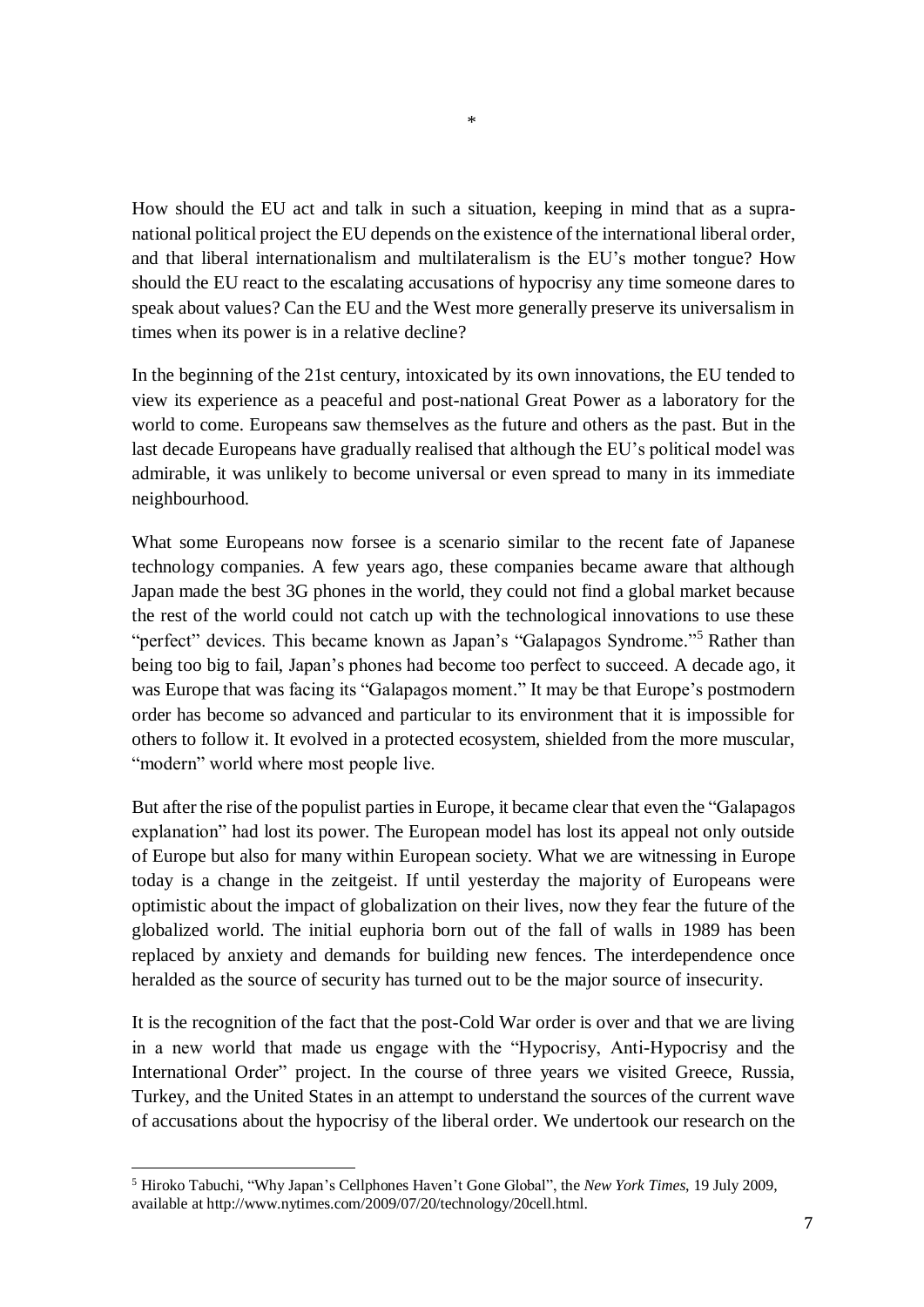assumption that the West's hypocrisy is real. Western powers do rely on double standards. The US asks African leaders to accept the judgments of the International Criminal Court yet refuses to join it. Similarly, it's hard to argue with President Putin's claim that the UN resolution on Libya hardly authorized the West to oust Gaddafi from power. But while we have been perfectly aware of the inconsistency of the West's foreign policy practices, we tended to view its double standards as a tragic fact of life rather than the West's preferred strategy of rule after the end of the Cold War. At the same time, we harbor the strong suspicion that quite often critics of Western hypocrisy have been moved less by their devotion to liberal norms than by their singular desire to undermine them.

We have tried to understand a welter of issues. One is anti-hypocrisy rhetoric in Greece, an EU member-state, where the vast majority of the population believes the country was treated unfairly by the EU during the financial crisis. There's Turkey, on the one hand torn apart by the willingness of a sizable part of society to see their country become a member of the EU, all the while facing the reluctance of many Europeans to accept a Muslim country like Turkey into the European Union, and on the other hand ruled by politicians who want the country to be a sovereign regional power. There's Russia, where hypocrisy and double standards are seen as the essence of Western power, its way to rule the world, and where elites who once blamed themselves for being naïve in the 1990s now praise themselves for being masters of deception. And there's the United States, led by a president who sees the country as the greatest victim of the liberal order it created.

In all these places, sensitivity about the hypocrisy of the liberal order is genuine and rather vocal. Differences between these places are also very clear. In Greece, anti-hypocrisy tirades have been not simply expressions of the disillusionment with other Europeans' lack of solidarity but also a strategy for applying pressure on Brussels. In Turkey, the never-ending accusation about the hypocrisy of the West has been an expression of deep resentment but also a strategy to blame the failure of Turkey's EU accession solely on the Europeans. In Russia, anti-hypocrisy rhetoric reflects the genuine disappointment of elites with the way their country was treated in the post-Cold War period; at the same time, it is also the Kremlin's strategy for delegitimizing the liberal order.

A visit to the US was not part of our initial plan, but the political changes there had a dramatic impact on our project, because while President Trump can be accused of many things, liberal hypocrisy is not one of them.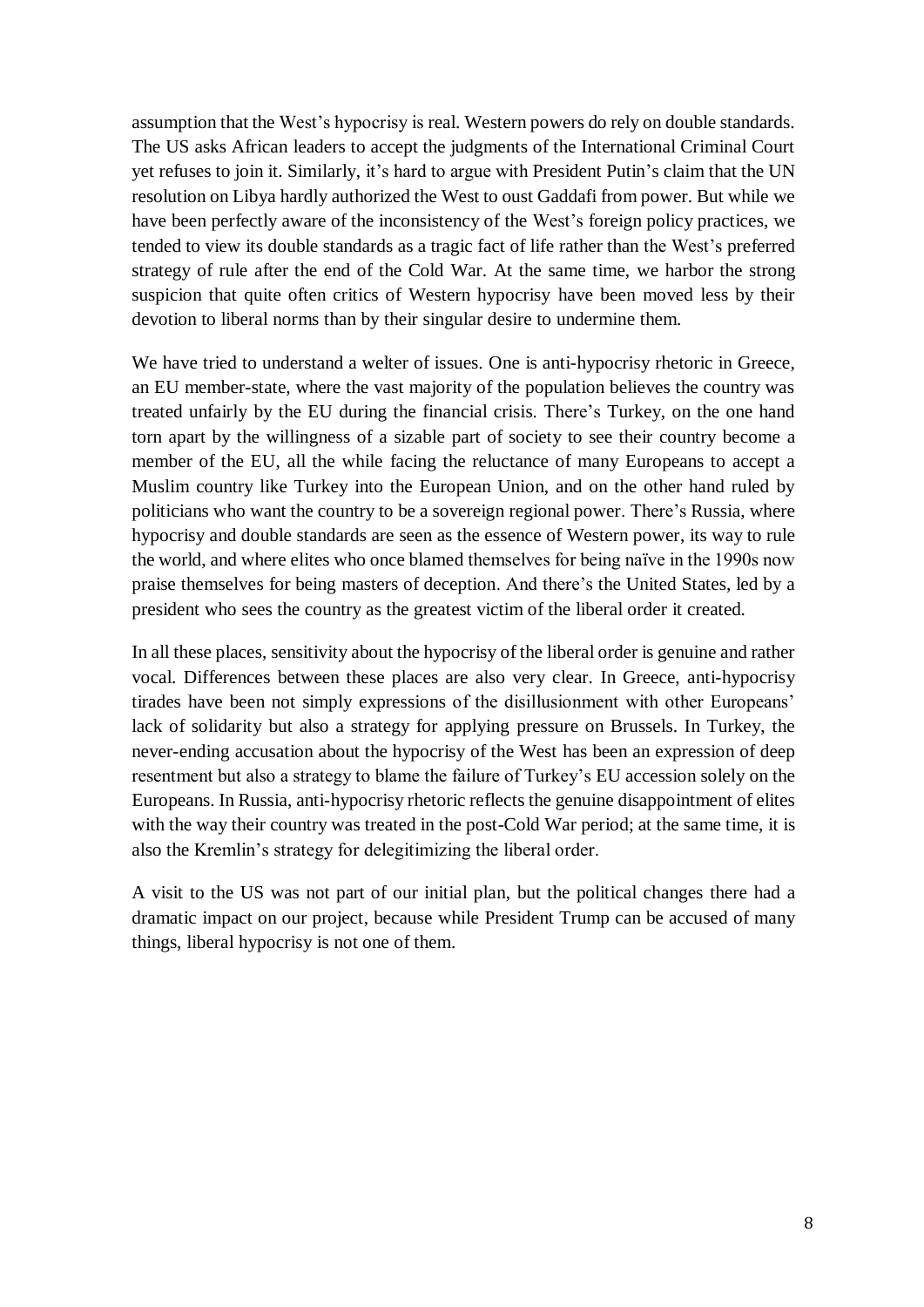#### <span id="page-8-0"></span>The weaponization of anti-hypocrisy

 $\overline{a}$ 

If the British political philosopher David Runciman is right, the idea of hypocrisy has its roots in the theatre.<sup>6</sup> The original "hypocrites" were classical stage actors, and the Greek term—*hypokrisis*— meant the playing of a part. The typical dictionary will define "hypocrisy" as "a pretense of having a virtuous character, moral or religious beliefs or principles, etc., that one does not really possess." In short, a "hypocrite" is one who conceals his vices by masking them with sham virtues.

In her remarkable book *Ordinary Vices*, the American philosopher Judith Shklar insists that we should not be so harshly critical of *hypokrisis* because it is a necessary element in any liberal society, in any society that talks values. In her view, it is also an unattractive but unavoidable feature of international relations. At the same time, criticizing hypocrisy is also tricky because in politics it is almost impossible to criticize hypocrisy without falling into the trap of playing the part one is also criticizing. When it comes to lying in international politics, says the University of Chicago political scientist John Mearsheimer, states lie to each other much less than we would expect.<sup>7</sup> And when it comes to foreign policy decisions, governments lie more often to their own people than to foreign governments. Mearsheimer observes that, contrary to our usual intuitions, democratic governments tend to lie more often than their authoritarian counterparts. The basic reason is that democratic governments, much more than authoritarian ones, need to secure public support for their foreign policy.

In order to grasp the radical way that anti-hypocrisy discourse functions today, we should remember that not long ago the West was the most prominent critic of hypocrisy in international politics. Americans and Europeans severely denounced authoritarian governments for signing treaties they did not intend to respect and for proclaiming loyalty to values they resented. But while European governments were quick to blame the hypocrisy of the newly converted, they also recognized that the very fact that authoritarian governments felt obliged to deliver a "liberal dialect" was one of the major achievements of the liberal order. In his recent book *The Iron Cage of Liberalism*, political scientist Daniel Ritter convincingly demonstrates that the authoritarian regimes that were the most closely connected to and supported by the West and which invested the most in faking democracy are the ones where unarmed revolutions were most likely to be successful.<sup>8</sup>

The post-Cold War era was a missionary world. Francis Fukuyama's "end of history" was viewed as "an age of imitation" where Western liberal institutions were the only model worth imitating. But for countries like Putin's Russia, Erdogan's Turkey or Iran, the age

<sup>6</sup> David Runciman, "*Political Hypocrisy: The Mask of Power, from Hobbes to Orwell and Beyond"*, Princeton University Press, 2010.

<sup>7</sup> John J. Mearsheime, "*Why Leaders Lie: The Truth About Lying in International Politics*", Oxford University Press, 2013.

<sup>8</sup> Daniel Ritter, *"The Iron Cage of Liberalism. International Politics and Unarmed Revolutions in the Middle East and North Africa"*, Oxford University Press, 2014.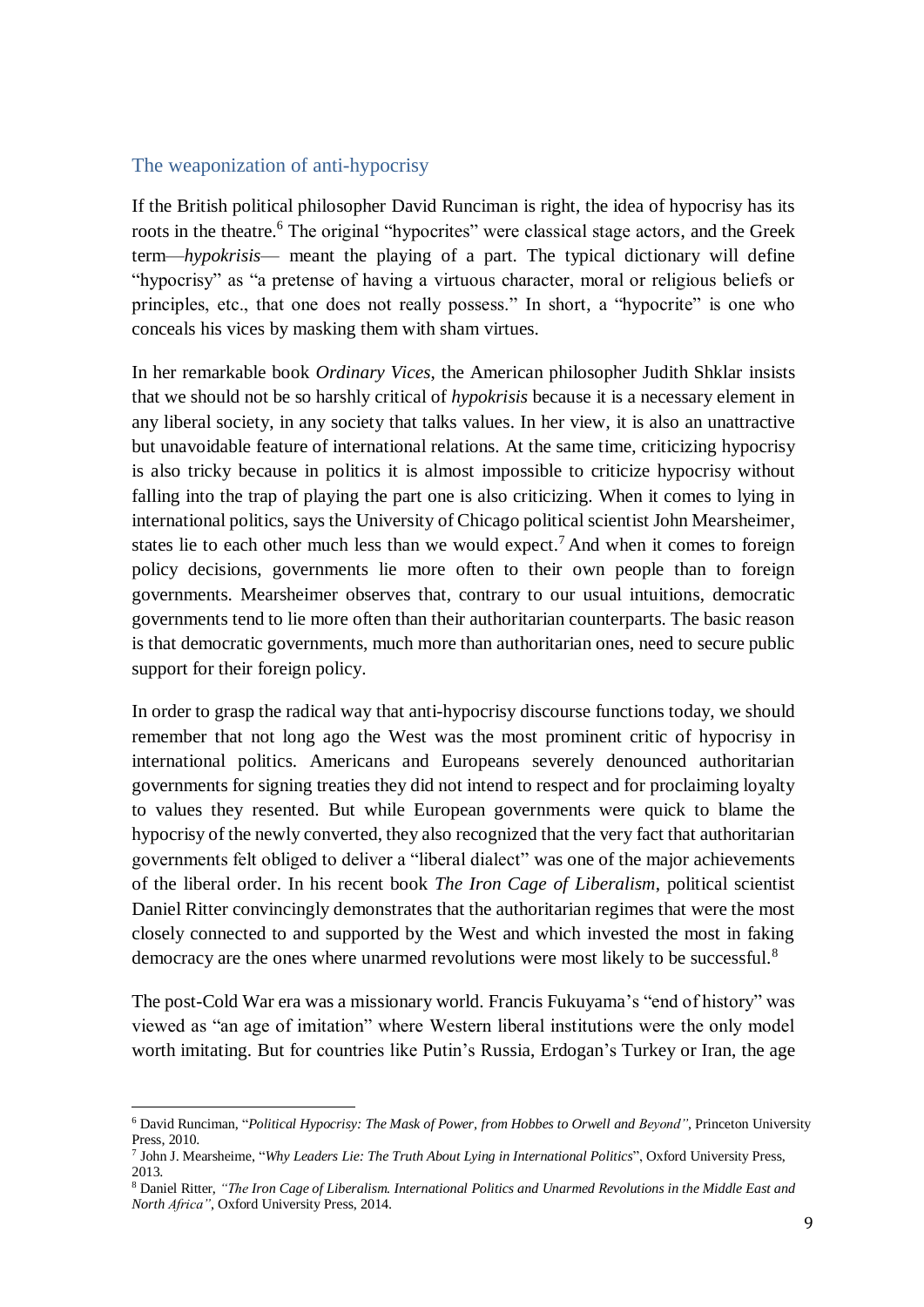of imitation was the age of hypocrisy. In the last decade they have tended to accuse the West of the following:

- Being arrogant by imposing its social and political model as the universal norm.
- Using the language of liberal values in order to cover its hegemonic power ambitions.
- Being selective in its criticism of illiberalism depending on the economic and military interests of the West.

Greeks and Turks are mostly outraged by the selective nature of West's interference in defense of democracy or the EU's financial rules. The Kremlin mostly resents the West's use of liberal rhetoric for cover of its geopolitical interests. But with the passing of time both Moscow and Ankara have challenged the very claim of the West to present a universal norm that others should follow.

The hypocrisy of Western leaders, lecturing the world about high-minded values while actually being motivated by selfish geopolitical interests, has become one of Russia's gnawing obsessions. The so-called "liberal international order," in Moscow's view, was nothing nobler than a projection of America's will to dominate the world. Western universalism was just a false front for Western particularism. America, in particular, disguised the enlargement of its sphere of influence as an expansion of the frontiers of freedom. What the West celebrated as popular democratic revolutions were simply Western-sponsored coups d'état.

While anti-hypocrisy rhetoric has its legitimate arguments, it is one of our major findings that the weaponization of anti-hypocrisy rhetoric is partially responsible for the current miserable state of international affairs. There is a sharp distinction between exposing hypocrisy to uphold a value (what we saw in Greece) and exposing hypocrisy to destroy a value (what we saw in Russia)

What the current crusaders against hypocrisy tend to miss is that hypocrisy is often a technique of conflict avoidance. We hide beliefs that can be mutually offensive and insulting. Hence, attacks on hypocrisy are often invitations to conflict; anti-hypocrisy can even be a declaration of war.

Focused on the West's hypocrisy, Russia has fatally eroded the trust between Russia and the West. In the Kremlin's view, hypocrisy is the skeleton key for unlocking Western foreign policy.

Alternative explanations for the West's failures to live up to its own ideals—such as poor planning, muddling through, naivety, self-deception, and lack of coordination on the Western side—are strategically downplayed in order to underscore America's principled bad faith. Unmasking hypocrisy implicitly attributes malicious intentions to the adversary. Distinguishing public justifications from hidden motivations is only common sense. But focusing dogmatically and obsessively on this distinction, as Russia seems to do, makes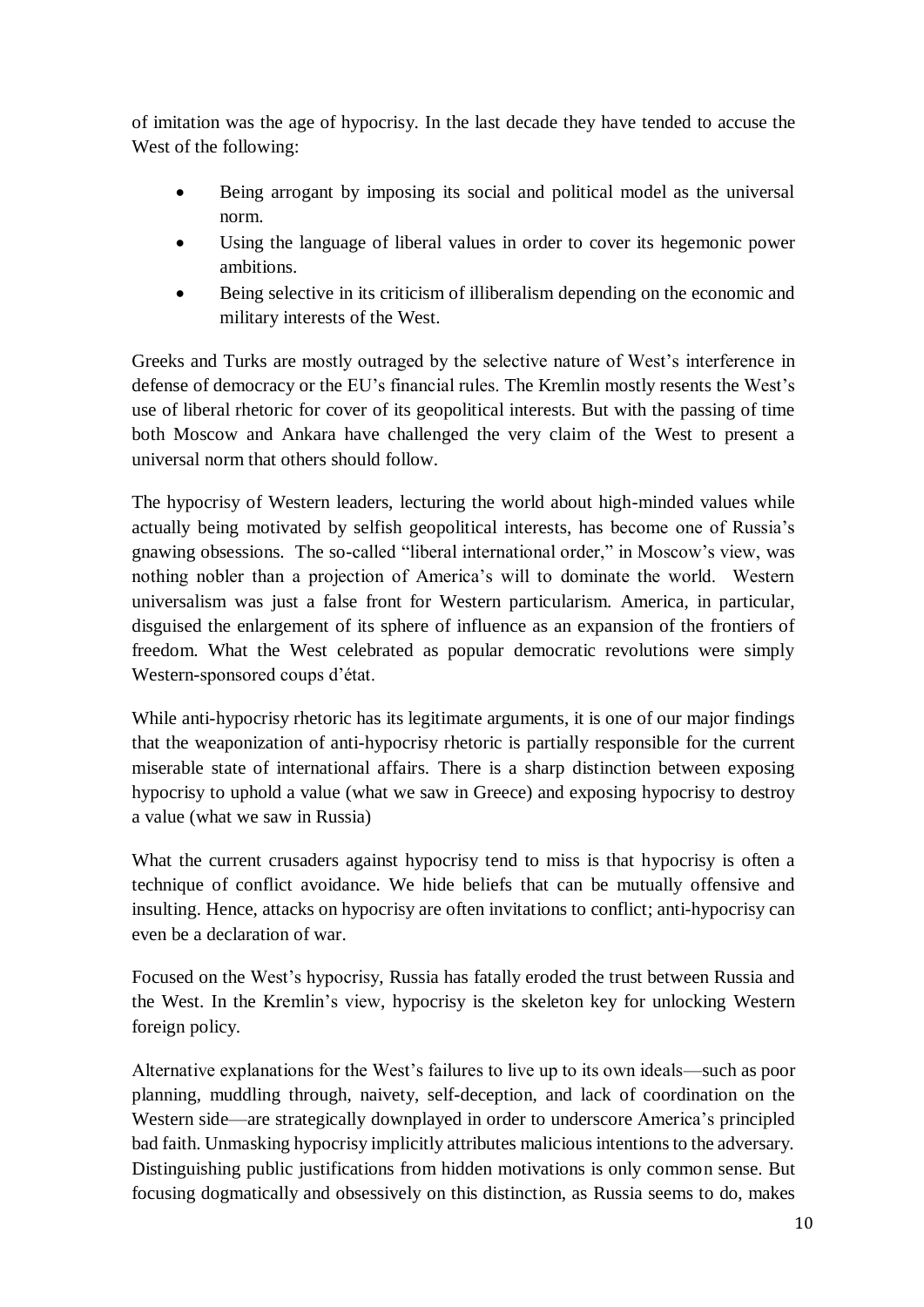it impossible to arrive at any sensible policy directed at reducing tensions and re-building trust between Russia and the West.

By relying on the exposure of an enemy's hypocrisy to justify one's own aggressive acts, one can attack the existing world order without offering any positive alternative. But this is not a formula for a sober foreign policy based on proper understanding of the actions and motivations of the other side. Instead, it increases the risks of dangerous accidents.

The weaponization of anti-hypocrisy erodes the normative base of the liberal order not by offering an alternative normative order, which was the case in the days of the Cold War, but by hollowing out the very possibility of values-based foreign policy.

In this sense, it is interesting to compare President Putin's and President Trump's criticisms of US post-Cold War foreign policy. Both of them are fierce critics of this policy, but the nature of their criticism differs. Whereas Putin accused President George W. Bush of invading Iraq for power reasons while talking democracy promotion, Trump accuses Bush of invading Iraq for a self-delusional idea— liberating the Iraqi people instead of simply grabbing Iraqi oil.

### <span id="page-10-0"></span>The EU as a monastery

What should be the policy of any state actor that wants to preserve the normative power of the liberal values in a world in which illiberal great powers have weaponized "Western hypocrisy" and the current American administration considers the language of values to be a sign of stupidity and weakness? How should the EU act and speak in this new world, in which others accuse you of hypocrisy not because they want you to stand for your values but because they despise these values.

The strategy most popular with European leaders today is twofold: first, to ignore the illiberal turn, to treat it as an aberration and wait for America to make a u-turn back to its liberal self once Trump is out of office; and second, to bet on the exhaustion of the attractiveness of the illiberal actors. In our view, this strategy is a risky one. We have many reasons to believe that even after Trump leaves office, the US will not embrace its role as the leader of the liberal world and the guarantor of the liberal system. What is even more important, the US would face many constraints playing this role because in the eyes of many, Trump has severely damaged the American brand. As a 2019 survey commissioned by ECFR indicates, the US is perceived as a security threat rather than as an ally by a sizable part of European societies. More Germans and Austrians fear the US than Russia or China.

The EU's strategy for adjusting to the new savage world is also doomed to fail if it tries to turn itself into an alliance of twenty-seven sovereign national states who speak the language of narrow national interests. The EU can't function as an illiberal project. It can't speak the language of national interest in the way that a traditional national state could.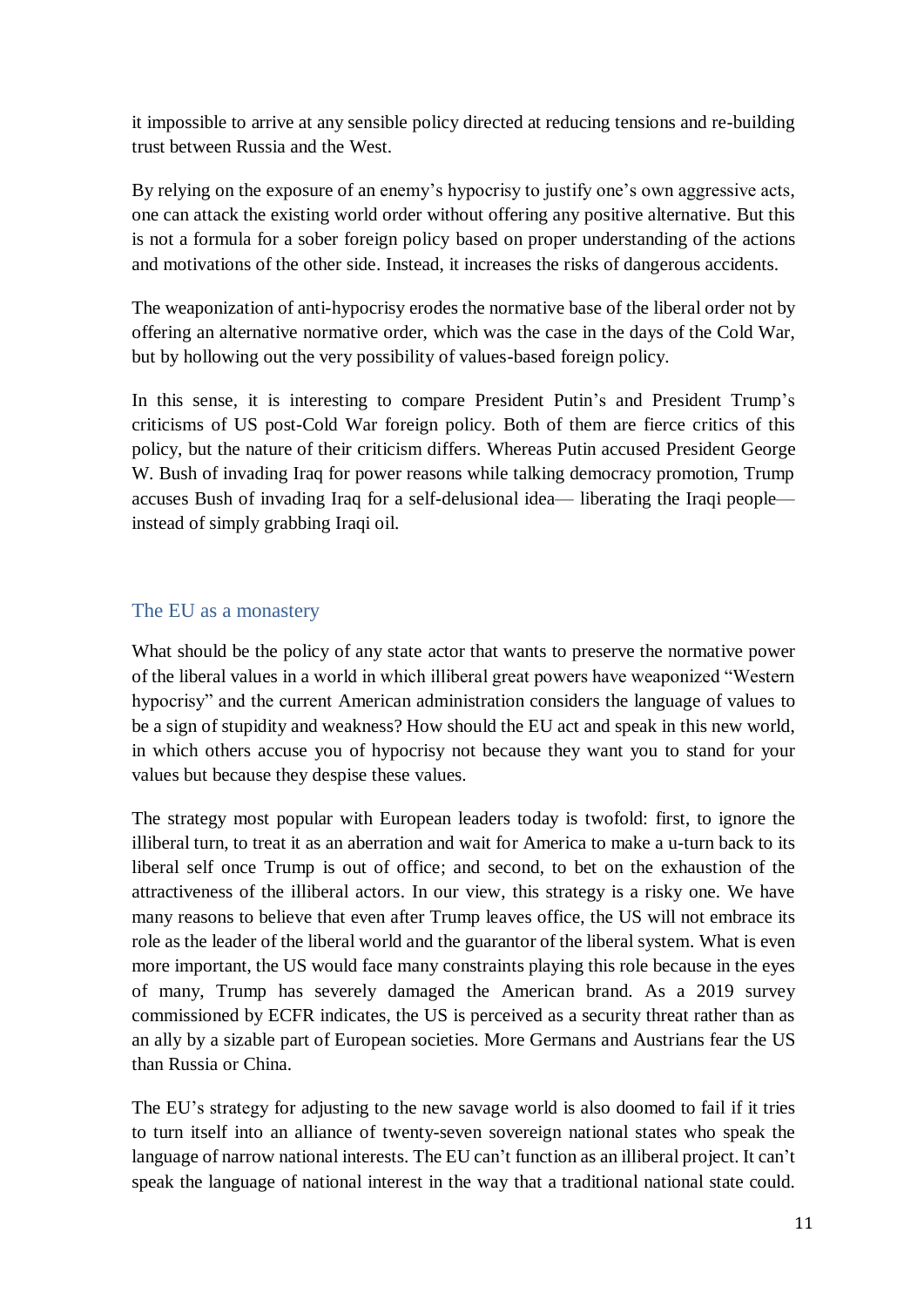Liberalism is the EU's native language. And even the big EU member states are too small to exercise real influence on a global level.

In our view, the only way for the EU to survive as a liberal actor in an increasingly illiberal environment is by transforming itself from a missionary who wants to shape the world in his own image, to a monastery that is focused on protecting the very exceptional nature of its political project. We are aware that "monstery' is a particularly tricky metaphor to apply to the most secular part of the world. It is also tricky because there are is a large variety of monasteries around the world. And it is tricky because the intellectual crisis of contemporary liberalism makes it counter-productive to position yourself as the guardian of yesterday's world. A liberal monastery would need some new saints. Second, monasteries have enclosures, and the question of the relationship of Europe with the rest of the world raises a host of difficult questions, not only about the role of borders, but also about the role of power. Can monasteries prosper if they are not protected by power? And can they maintain the belief in the validity of their exceptional rule without the ambition to make it less exceptional? But for us, the metaphor of the monastery is attractive because it allows the Europeans to hope to change the world by acting and speaking differently in the world. The monastery is a missionary who waits for its time to come again.

### <span id="page-11-0"></span>What would such a strategy look like?

When the EU raises human rights issues in its conversations with China, it should make its expectations clear: it is not trying to change China's attitudes but instead preserve the EU's own exceptional nature. In this sense, China's behavior in the first post-communist decades could be an interesting model to follow. China accommodated itself to many of the global trends that shaped the post-Cold War world, but it defended the role of Marxist language and the Communist Party in China as a way to preserve its state identity. In the post-communist decades, China acted with the full awareness that some of the assumptions it has believed in had turned out to be wrong, but at the same time it made Chinese communism the defining characteristic of its exceptionalism. The EU should do the same regarding liberalism. We could be destroyed if we act as a guardian of the status quo that does not exist any more, but we should make liberalism Europe's defining characteristic, regardless of what happens in the US.

In other words, if until now the EU was very much colored by the idea of the universality of its values and institutions, in the future it should sharply stress its exceptionalism. If before it was proud of the undefined nature of its borders, now it will have to fix its borders. The distinctive nature of a monastery is that while it hopes to influence the world beyond its door, it is aware that it lives in a different normative space than the outside world. It is insulated from the world, and there is a clear border between being inside the monastery and being outside of it. To focus on the exceptional nature of the EU is the only strategy that would sustain the internal cohesion of the union while at the same time acting as an alternative to growing illiberal trends.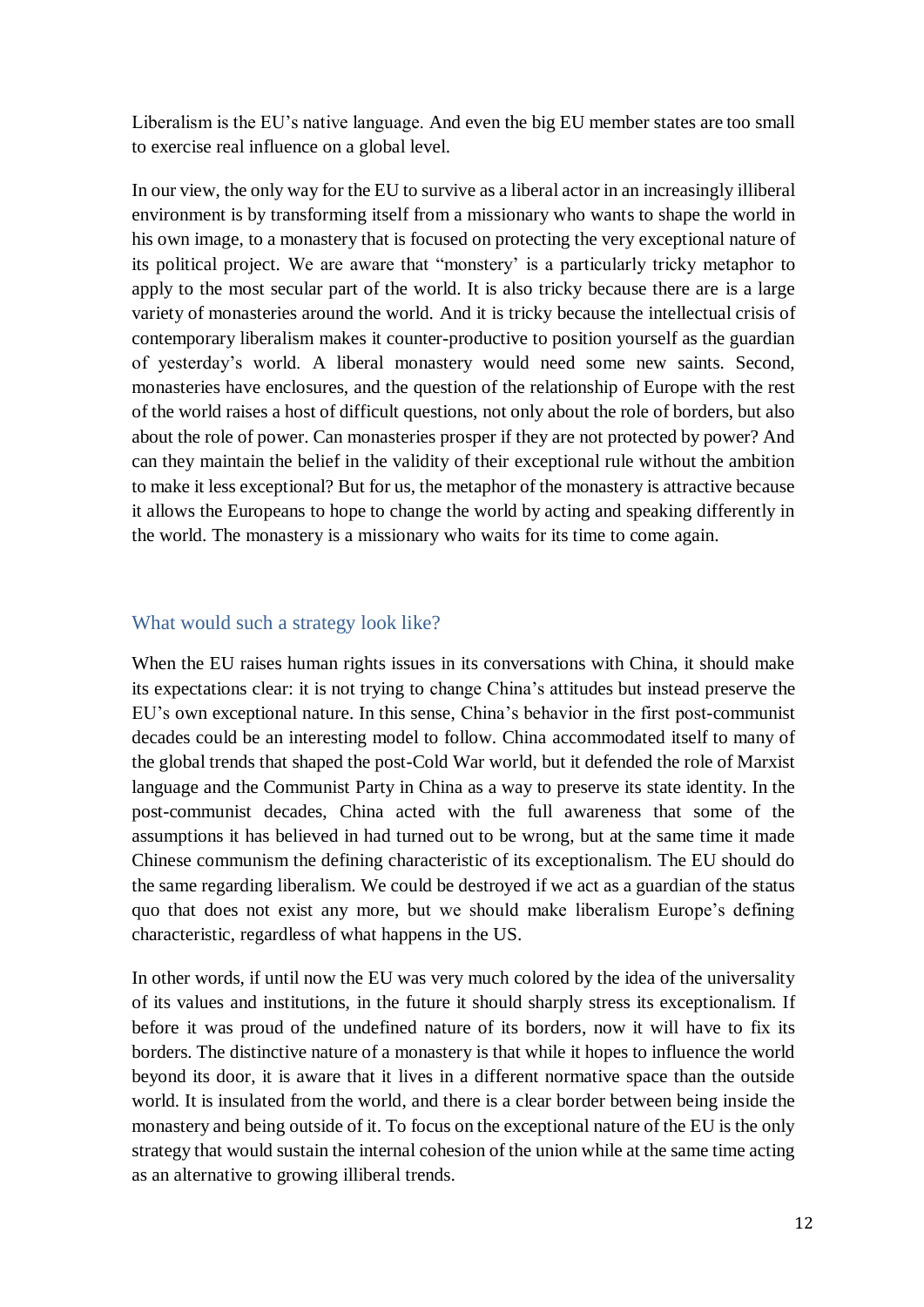The EU should define itself as a monastery within the world of sin, a monastery that is economically and even militarily powerful enough to preserve its autonomous role and way of life, but one that tries to transform others only through the example of its very existence.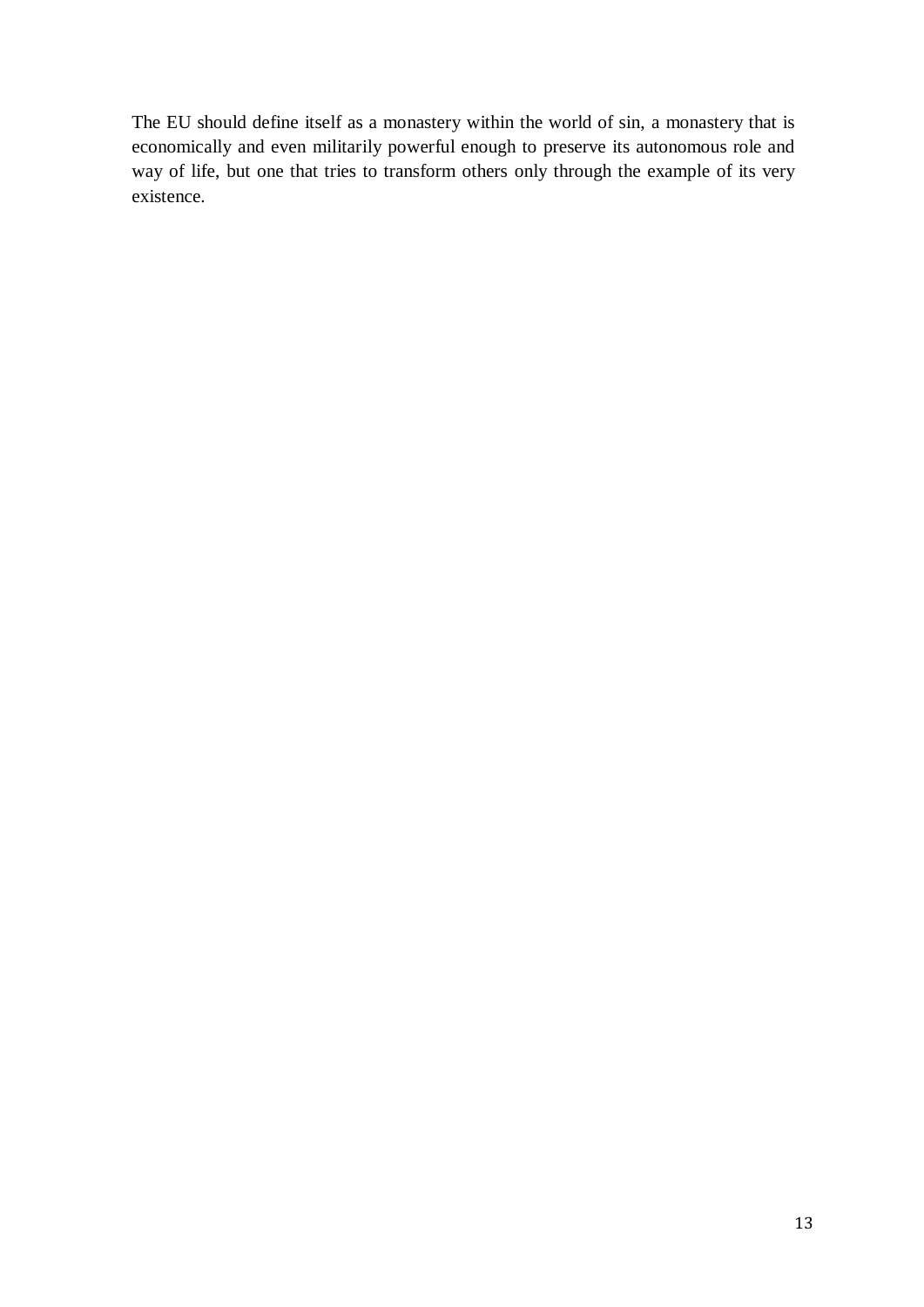# Appendix I: Short project description

<span id="page-13-0"></span>"**Hypocrisy, Anti-Hypocrisy and International Order: The Dilemmas of Liberal Power in the 21st Century,**" initiated by the Centre for Liberal Strategies with the support of the Robert Bosch Stiftung and Charles Stewart Mott Foundation, addresses not only the West's policy of double standards but also the criticism of the West's own hypocrisy as an ideological basis for attacking the postwar liberal order created by the West. The project aims to formulate policy proposals for how Western governments should act and speak in a situation where the relative decline of Western powers will make it increasingly difficult for governments to practice idealistic politics. In addition, the project warns that non-Western policy actors will continue to work to delegitimize the current liberal order and to justify their own revisionism by escalating accusations about the hypocrisy of the West.

The main research steps were the perception-finding missions made by the Reflection Group in Greece (June 2016), Russia (December 2016), Turkey (January 2018), and USA (October 29–November 2, 2018), where the members had the opportunity to talk with policy makers, academics, and opinion shapers.

The main research questions for each of the cases are:

- The Western involvement in the so-called colored revolutions in the post-Soviet space: Was it simply idealistic democracy promotion or rather a mere expansion of the West's sphere of influence?
- Turkey's accession to the EU: Has it been blocked because of Turkey's failure to fulfill EU criteria or because of the anti-Muslim bias of European elites and publics?
- The Greek bailout: What determines Brussels' position about Greece? Concern for the Greek economy or for the Western banks?
- Isn't it Washington the best place to check the power of hypocrisy and the cost of having anti-hypocrisy global hegemon?

Some of these countries are democracies, others authoritarian regimes. Some are aligned with the West whereas others are openly resisting it. But in all four countries political talk of hypocrisy is of major importance. The project's main findings are summarized in the policy paperq presented above, which not only recommends how European governments should act in the face of the current worldwide anti-hypocrisy revolt; it does not only aims to focus public attention on the issue but also its objective is to frame the debate on the future of liberal order.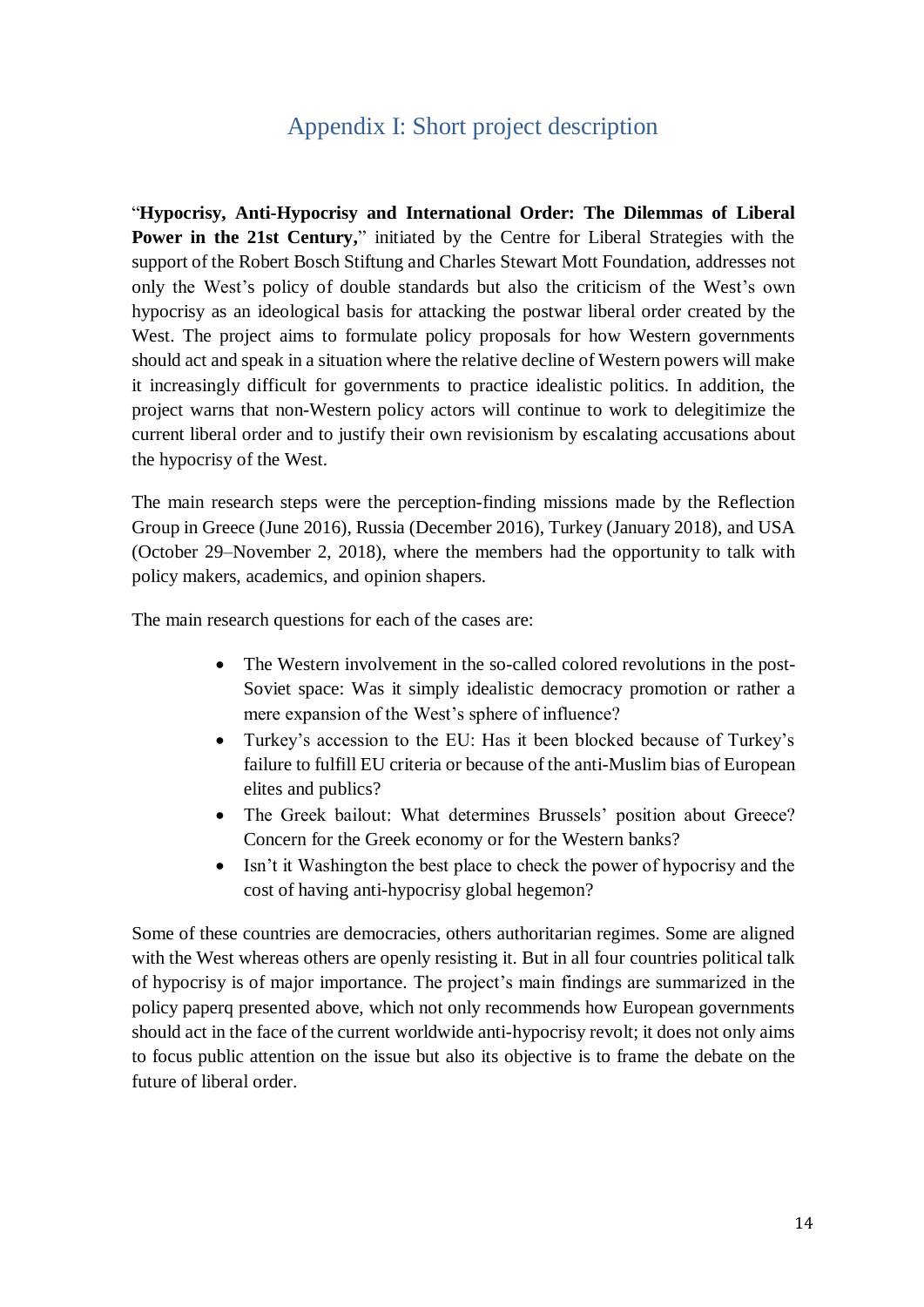# Appendix II: Members of the Reflection Group

<span id="page-14-0"></span>**Anna Diamantopoulou**: President of Diktio-Network for Reform in Greece and Europe; former European Commissioner

**Fyodor Lukyanov**: Founding editor of *Russia in Global Affairs*

**Galip Dalay**: Research Director at Al Sharq Forum; visiting scholar at the University of Oxford; non-resident fellow at Brookings Institution, Doha Centre

**James O'Brien**: Vice Chair of Albright Stonebridge Group

**Jean-Marie Guéhenno**: French diplomat; Senior Advisor at the Centre for Humanitarian Dialogue; member of the UN Secretary General High-Level Advisory Board on Mediation

**Ivan Krastev**: Chairman, Centre for Liberal Strategies; permanent fellow, IWM Vienna

**Mahmood Sariolghalam**: Professor of International Relations, National University of Iran, Tehran

**Moisés Naím**: Distinguished fellow, Carnegie Endowment for International Peace

**Robert Cooper**: Diplomat; former Counsellor, European External Action Service

**Rosa Brooks**: Journalist; law professor; national security and foreign policy expert

**Sandra Breka**: Member of the board of management, Robert Bosch Stiftung

**Soli Özel**: Professor of international relations, Kadir Has University, Istanbul

**Stephen Holmes**: Walter E. Meyer Professor of Law, NYU School of Law

**Stephen Walt**: Robert and Renée Belfer Professor of International Affairs, John F. Kennedy School of Government, Harvard University

**Thomas Bagger**: Director-General for Foreign Affairs, Office of the President of the Federal Republic of Germany

**Ulrich Ladurner**: Journalist, *Die Zeit*

#### **Project Team**

**Anna Ganeva**: Executive Director, Centre for Liberal Strategies

**J. Walter Veirs**: Senior Program Officer, Charles Stewart Mott Foundation

**Jannik Rust**: Senior Project Manager, Robert Bosch Stiftung

**Milla Mineva**: Program Director, Centre for Liberal Strategies

**Vera Dakova**: Program Officer, Charles Stewart Mott Foundation

**Yana Papazova**: Program Coordinator, Centre for Liberal Strategies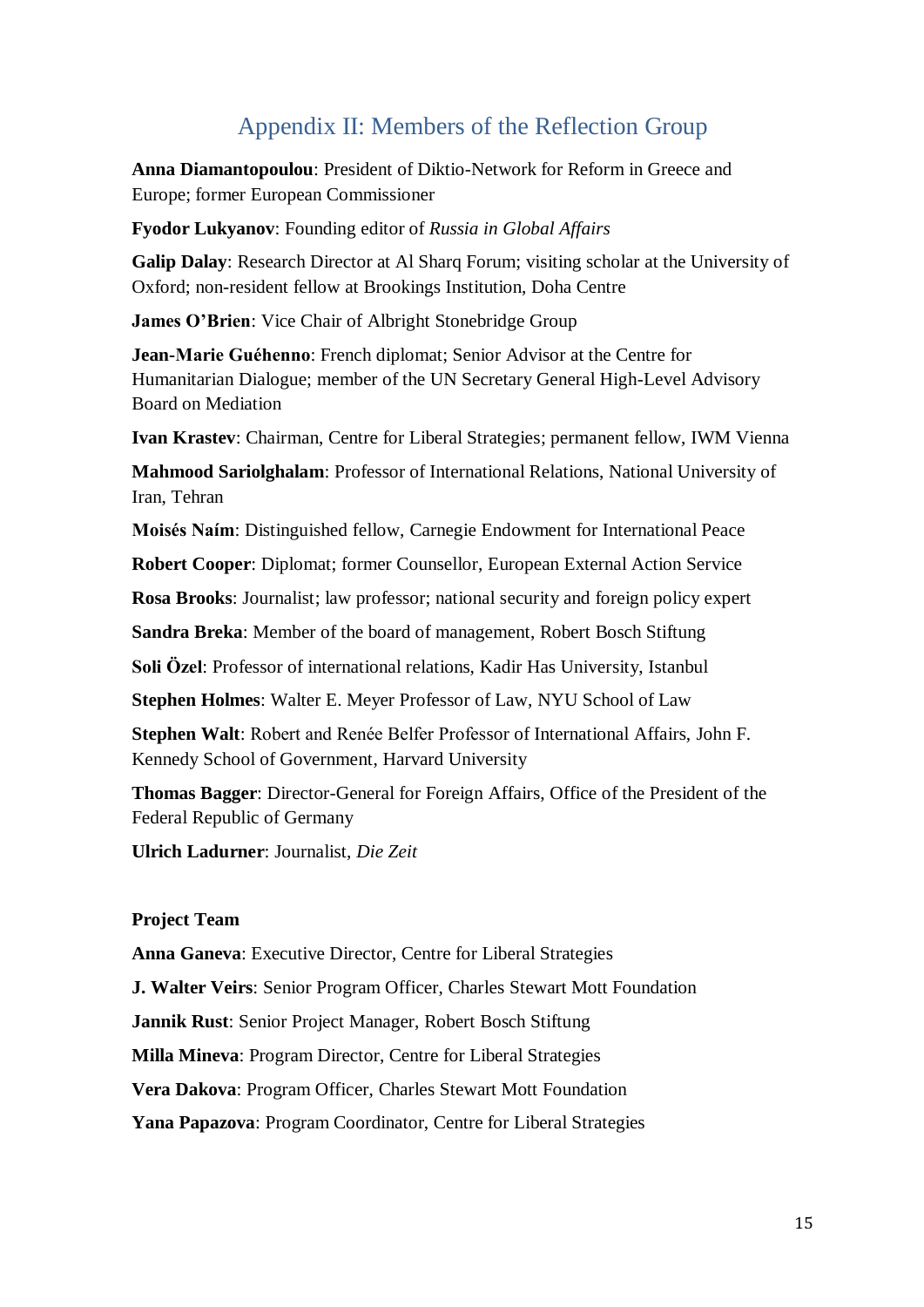# <span id="page-15-0"></span>Appendix III: Experts with whom the Reflection Group met during study trips

### <span id="page-15-1"></span>Athens, Greece, 13–16 June 2016

**Apostolis Fotiadis**: Independent investigative journalist

**Aristotelia Peloni**: Journalist, *Kathimerini*

**Dimitris Christopoulos**: Associate Professor, Department of Political Science and History, Panteion University; Vice President of the International Federation for Human Rights

**Dimitris Keridis**: Professor of International Politics, Panteion University; Director of the Navarino Network

**Dora Bakoyannis**: Member of Greek Parliament; Minister of Foreign Affairs, 2006– 2009

**Evangelos Venizelos**: MP for Thessaloniki A constituency; Secretary of the Special Permanent Committee on Institutions and Transparency; Minister of Foreign Affairs and Deputy Prime Minister, 2013–2015

**George Papaconstantinous**: Former Finance Minister of Greece

**George Papandreous**: Former Prime Minister of Greece

**Louka Katseli**: Economist and politician; non-executive Chair of the Board, The National Bank of Greece

**Nikos Xidakis**: Alternate Minister of Foreign Affairs

**Takis Karagiannis**: Political editor

**Thanos Veremis**: Professor Emeritus of political history at the University of Athens; founding member of ELIAMEP

**Theodore A. Couloumbis**: Professor of International Relations at the University of Athens; member of the Honorary Committee at ELIAMEP

**Yannis Pretenteris**: Managing editor and columnist, *To Vima*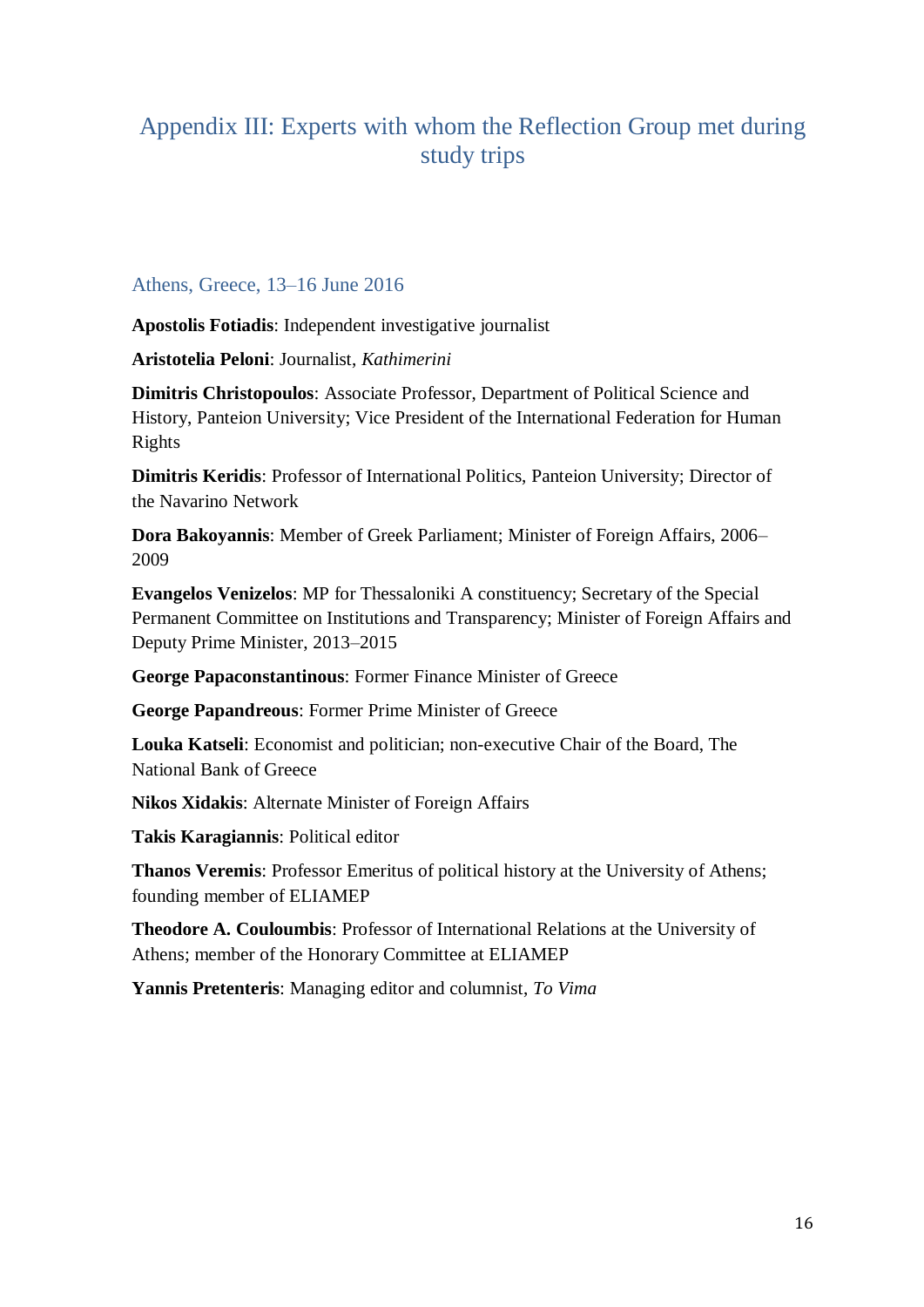### <span id="page-16-0"></span>Moscow, Russia, 4-8 December 2016

**Alexander Aksennenok**: Ambassador Extraordinary and Plenipotentiary; Member of the Russian International Affairs Council

**Alexandr Borodai**: first Prime Minister of self-proclaimed Donetsk Republic; Chairman of Russian Veterans from Donbas

**Alexei Miller**: Professor, Department of History, European University at St. Petersburg

**Andrei Kelin**: Director of the Department for European Cooperation, Russian Ministry of Foreign Affairs

**Andrei Kolosovski**: Director, Law and Corporate Affairs Department, Microsoft Rus LLC.

**Andrei Kortunov**: General Director and Member of the Board, Russian International Affairs Council; President, the "New Eurasia" Foundation

Colonel General **Nikolai Bordyuzha**: General Secretary of the Collective Security Treaty Organization

**Georgy Bovt**: Editor in Chief, *RusskiyMir*

**Konstantin Kosachev**: Chairman, International Affairs Committee, Council of the Federation

**Mikhail Mamonov**: Deputy head of department in the presidential administration

**Mikhail Mamonov**: Managing Director for International Projects, Russian Export Center JSC

**Nikolai Azarov**: former Prime Minister of Ukraine

**Olga Timofeeva**: Senator from Sevastopol; Co-Chair of the Popular Front

**Sergei Karaganov**: Honorary Chairman; Presidium of the CFD; Member of the Presidential Council for Civil Society and Human Rights

**Sergei Lavrov**: Minister of Foreign Affairs of the Russian Federation

**Timofei Bordachev**: Director, Center for Comprehensive European and International Studies, "Higher School of Economics"

**Vyacheslav Nikonov**: Chairman, Education and Science Committee of the State Duma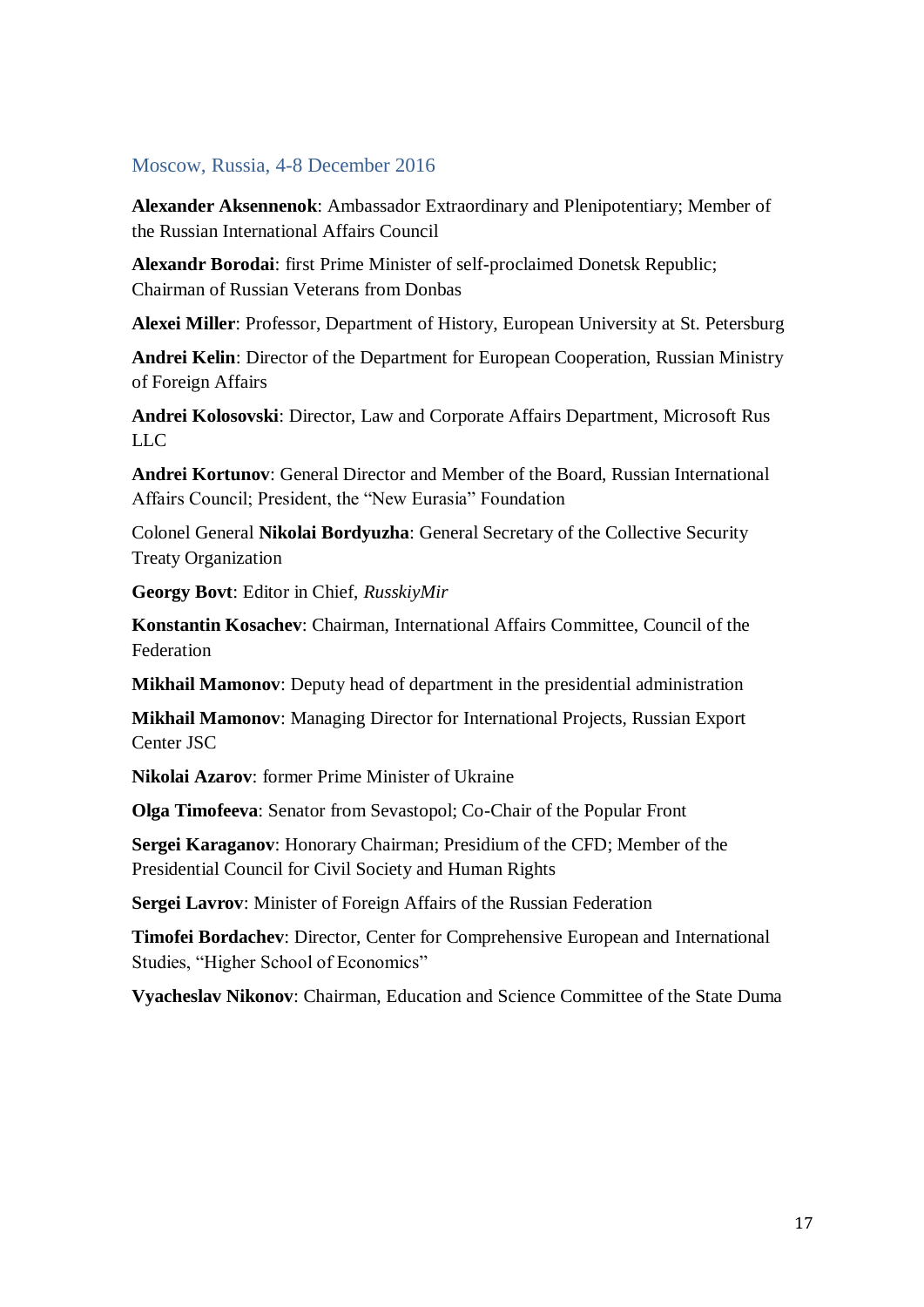### <span id="page-17-0"></span>Istanbul and Ankara, Turkey, 9-12 January 2018

**Abdullah Gul**: President of Turkey, 2007–2014

**Ahmet Davutoglu**: Former Prime Minister and Foreign Minister

**Ali Babacan**: Member of Parliament; former Economy, Foreign Affairs Minister and deputy Prime Minister

**Ali Osman Öztürk**: General Coordinator for Office of Public Diplomacy of Turkish Prime Ministry; Chief Advisor to the Turkish Prime Minister

**Bahadir Kaleagasi**: CEO of Turkish Industry and Business Association (TUSIAD)

**Cengiz Tomar**: Dean of Political Science Department, Marmara University

**Cuneyd Zapsu**: businessman, advisor to President Erdogan until 2006; Senior Advisor to Rosatom

**Fuat Keyman**: Director of Istanbul Policy Center and Sabanci University

**Hakan Yilmaz**: Bogazici University and Director of TUSIAD—Bogazici University Foreign Policy Forum

**Hasan Kosebalaban**: Istanbul Sehir University

His All-Holiness Ecumenical Patriarch **Bartholomew**

**Hişyar Özsoy**: Vice co-chair and Chairman of Foreign Affairs Commission of People's Democracy Party (HDP)

**Ilter Turan**: Bilgi University

**Ismail Yaylaci**, Istanbul Sehir University

**Mehdi Eker**: Vice President and Chairman of Foreign Affairs Commission, AK Party

**Mehmet Görmez**: President of Presidency of Religious Affairs, 2010–2017; Deputy President; Presidency of Religious Affairs, 2003–2010

**Mehmet Köse**: President of the Presidency for Turks Abroad and Related Communities

**Mehmet Şimşek**: Deputy Prime Minister of the Republic of Turkey

**Mensur Akgün**: Director of the Global Political Trends Center; Chair of the Department of International Relations at Istanbul Kültür University

**Mesut Özcan**: Director of Diplomacy Academy of MFA

**Mucahit Arslan**: Member of Parliament; former Chief Advisor to President Erdogan

**Omer Çelik**: Minister for EU Affairs and Chief Negotiator

**Osman İşçi**: General Secretary HRA

**Osman Sert**: Chief Advisor to Prime Ministry of Turkey

**Özgür Ünlühisarcıklı**: Director of GMF's office in Ankara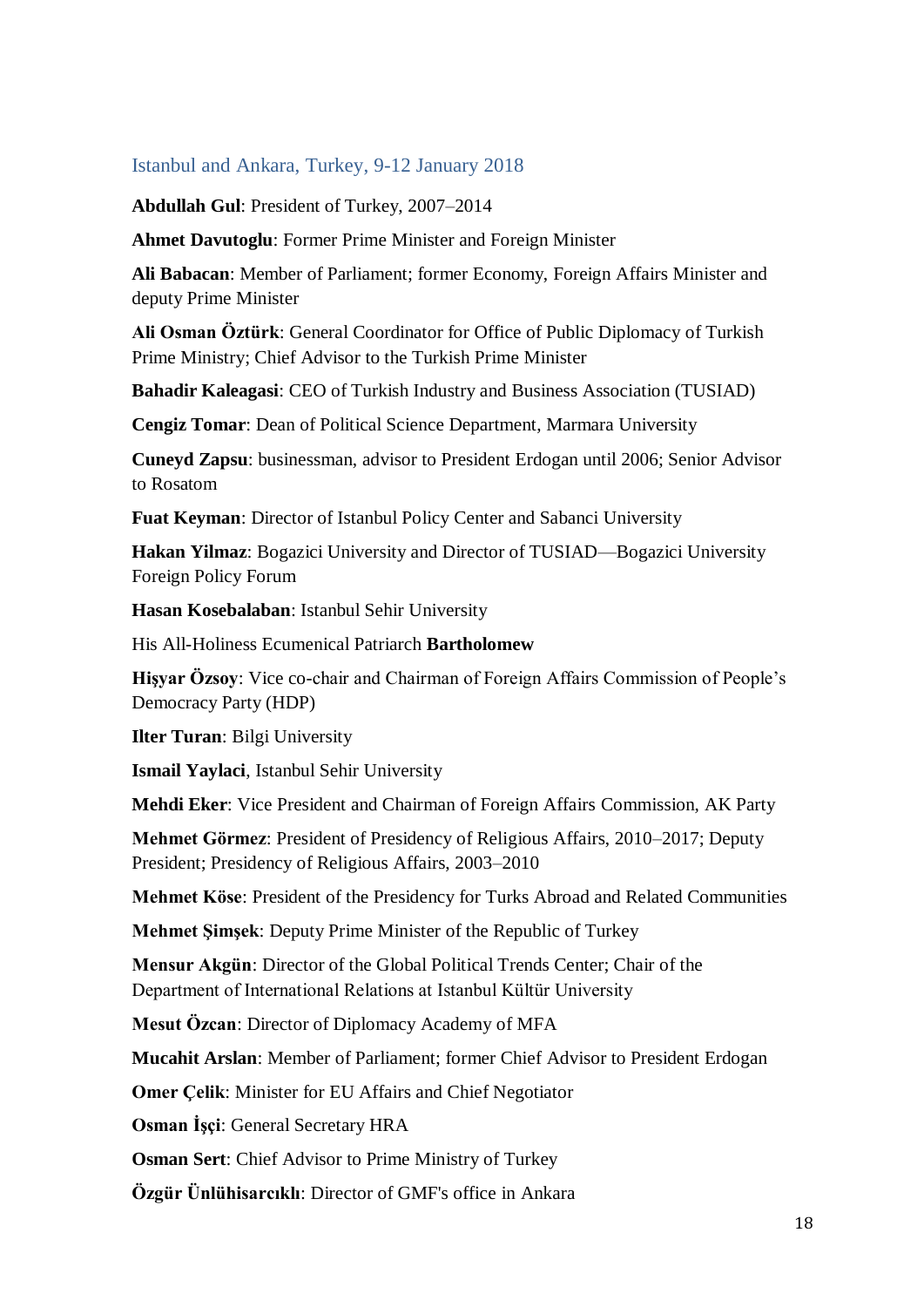**Öztürk Türkdoğan**: President of the Human Rights Association, Turkey **Şaban Kardaş**: TOBB University **Selin Nasi**: columnist for *Hürriyet Daily News* and *Şalom* **Senem Aydın-Düzgit**: Sabanci University and Istanbul Policy Center **Serkan Demirtaş**: Ankara Bureau Chief, *Hurriyet Daily News* **Sinan Ülgen**: Chairman of EDAM; Visiting Scholar, Carnegie Europe **Taha Ozhan**: Chairman of Foreign Affairs Commission of Turkish Parliament, December 2017; Member of Parliament **Ümit Yalçin**: Undersecretary of the Ministry of Foreign Affairs of Turkey **Ünal Çeviköz**: Former Ambassador; Columnist, *Hurriyet Daily News*

**Yüksel Taşkın**: Researcher affiliated with TÜSES Foundation (Social, Economic and Political Research Foundation of Turkey)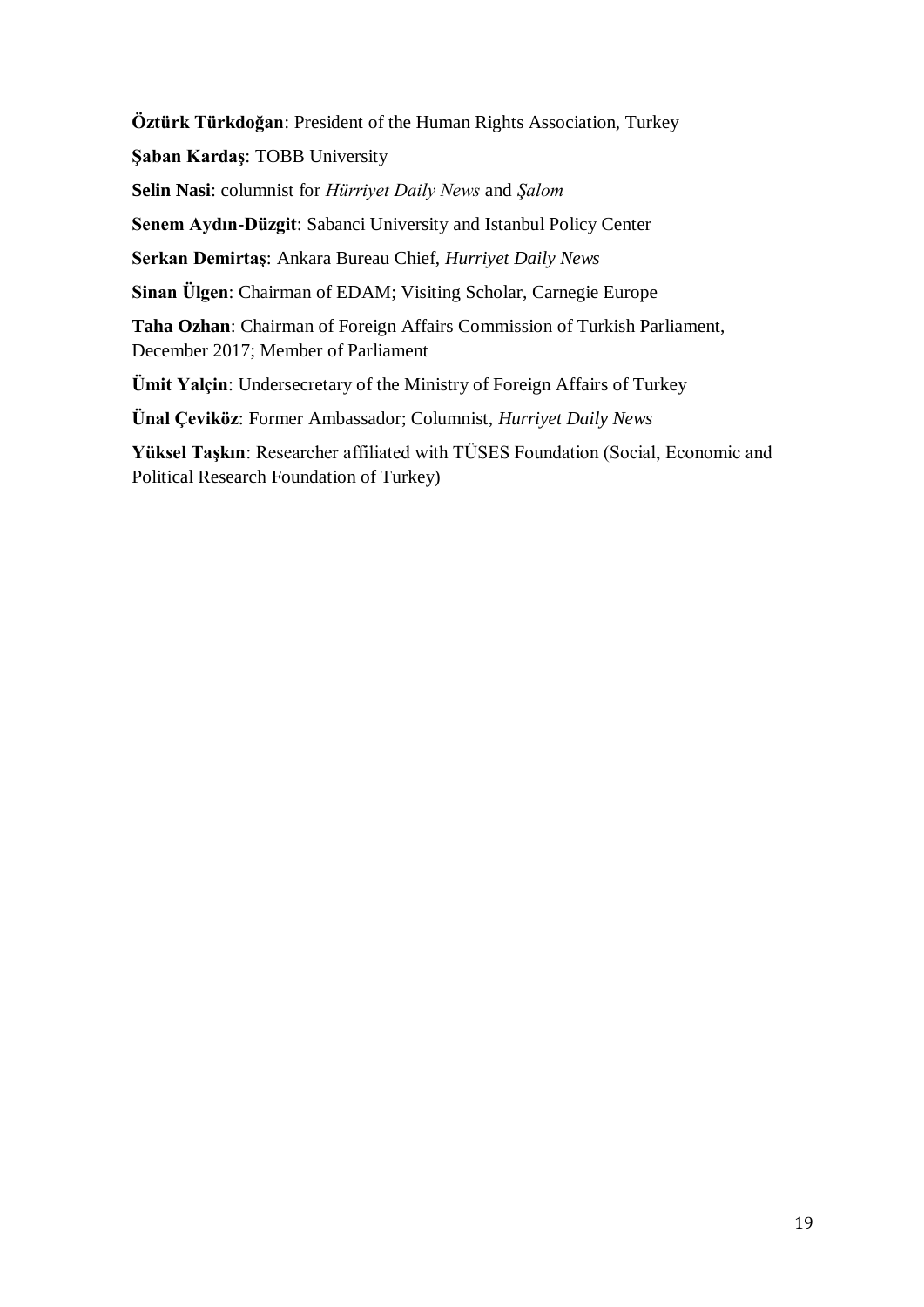### <span id="page-19-0"></span>Tehran and Qom, Iran, 23–26 April 2018

Grand Ayatollah **Burujerdi**, Qom Seminary

**Kayhan Barzegar**: Director, Institute for Middle East Strategic Studies

**Mohammad Farazmend**: Director General, Persian Gulf Affairs, Ministry of Foreign Affairs

**Raouf Sheibani**: Senior Advisor to the Supreme Leader; Former Deputy Foreign Minister in Charge of Middle Eastern Affairs; Former Iranian Ambassador to Syria, until late 2016

**Saeed Khatibzadeh**: Deputy Director of Institute for Political and International Studies, in house think tank and diplomacy school of Iranian Foreign Ministry; member of nuclear negotiation team

**Seyed Kamal Kharazi**: Former Foreign Minister, Chairman of Strategic Council of Foreign Affairs; Senior Advisor to the Supreme Leader

The group met also with senior members of the Iranian Chamber of Commerce and Banking Industry, held roundtable meetings with a large group of former and current officials of Ministry of Foreign Affairs at the Institute for Political and International Studies, and paid visit to a clerical institution in Qom.